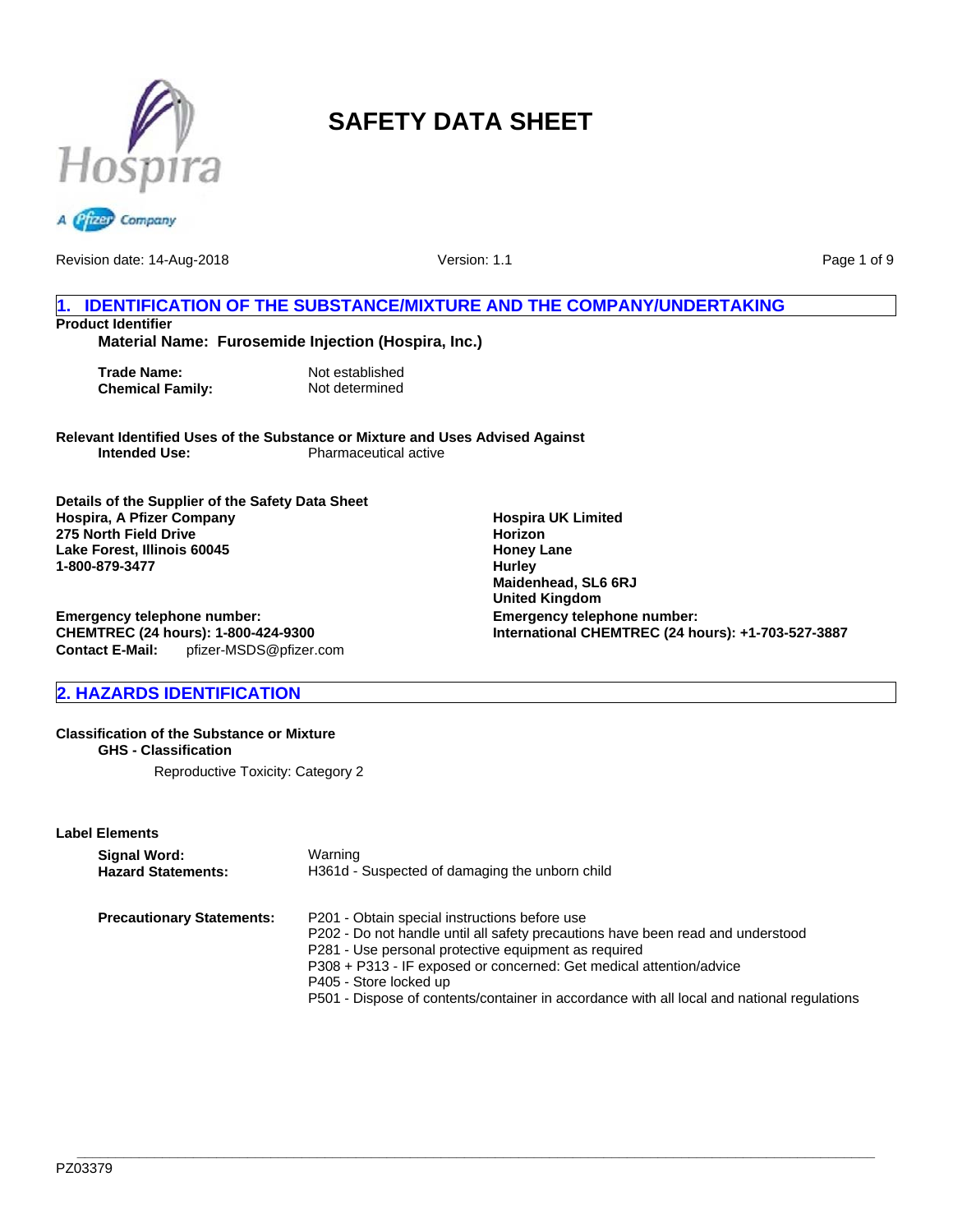**\_\_\_\_\_\_\_\_\_\_\_\_\_\_\_\_\_\_\_\_\_\_\_\_\_\_\_\_\_\_\_\_\_\_\_\_\_\_\_\_\_\_\_\_\_\_\_\_\_\_\_\_\_\_\_\_\_\_\_\_\_\_\_\_\_\_\_\_\_\_\_\_\_\_\_\_\_\_\_\_\_\_\_\_\_\_\_\_\_\_\_\_\_\_\_\_\_\_\_\_\_\_\_**

## **Material Name: Furosemide Injection (Hospira, Inc.) Revision date: 14-Aug-2018**

**Version: 1.1 Page 2 of 9**



**Other Hazards** An Occupational Exposure Value has been established for one or more of the ingredients (see Section 8).

**Note:** This document has been prepared in accordance with standards for workplace safety, which requires the inclusion of all known hazards of the product or its ingredients regardless of the potential risk. The precautionary statements and warning included may not apply in all cases. Your needs may vary depending upon the potential for exposure in your workplace.

## **3. COMPOSITION / INFORMATION ON INGREDIENTS**

#### **Hazardous**

| Ingredient               | <b>CAS Number</b> | EU<br><b>EINECS/ELINCS</b><br>List | <b>GHS Classification</b>               | %     |
|--------------------------|-------------------|------------------------------------|-----------------------------------------|-------|
| Furosemide               | 54-31-9           | 200-203-6                          | Repr. 2 (H361d)<br>Acute Tox 5 (H303)   |       |
| <b>HYDROCHLORIC ACID</b> | 7647-01-0         | 231-595-7                          | Skin Corr.1B (H314)<br>STOT SE 3 (H335) | $**$  |
| SODIUM HYDROXIDE         | 1310-73-2         | 215-185-5                          | Skin Corr. 1A (H314)                    | $***$ |

| <b>Ingredient</b>          | <b>CAS Number</b> | EU<br><b>EINECS/ELINCS</b><br>List | <b>GHS Classification</b> | % |
|----------------------------|-------------------|------------------------------------|---------------------------|---|
| <b>Water for Injection</b> | 7732-18-5         | 231-791-2                          | <b>Not Listed</b>         |   |

## **Additional Information:** \* Proprietary

\*\* to adjust pH

In accordance with 29 CFR 1910.1200, the exact percentage composition of this mixture has been withheld as a trade secret. Ingredient(s) indicated as hazardous have been assessed under standards for workplace safety.

## **For the full text of the CLP/GHS abbreviations mentioned in this Section, see Section 16**

| <b>4. FIRST AID MEASURES</b>                             |                                                                                                                                                                                       |
|----------------------------------------------------------|---------------------------------------------------------------------------------------------------------------------------------------------------------------------------------------|
| <b>Description of First Aid Measures</b><br>Eye Contact: | Flush with water while holding eyelids open for at least 15 minutes. Seek medical attention<br>immediately.                                                                           |
| <b>Skin Contact:</b>                                     | Remove contaminated clothing. Flush area with large amounts of water. Use soap. Seek<br>medical attention.                                                                            |
| Ingestion:                                               | Never give anything by mouth to an unconscious person. Wash out mouth with water. Do not<br>induce vomiting unless directed by medical personnel. Seek medical attention immediately. |
| Inhalation:                                              | Remove to fresh air and keep patient at rest. Seek medical attention immediately.                                                                                                     |

**\_\_\_\_\_\_\_\_\_\_\_\_\_\_\_\_\_\_\_\_\_\_\_\_\_\_\_\_\_\_\_\_\_\_\_\_\_\_\_\_\_\_\_\_\_\_\_\_\_\_\_\_\_\_\_\_\_\_\_\_\_\_\_\_\_\_\_\_\_\_\_\_\_\_\_\_\_\_\_\_\_\_\_\_\_\_\_\_\_\_\_\_\_\_\_\_\_\_\_\_\_\_\_**

**Most Important Symptoms and Effects, Both Acute and Delayed**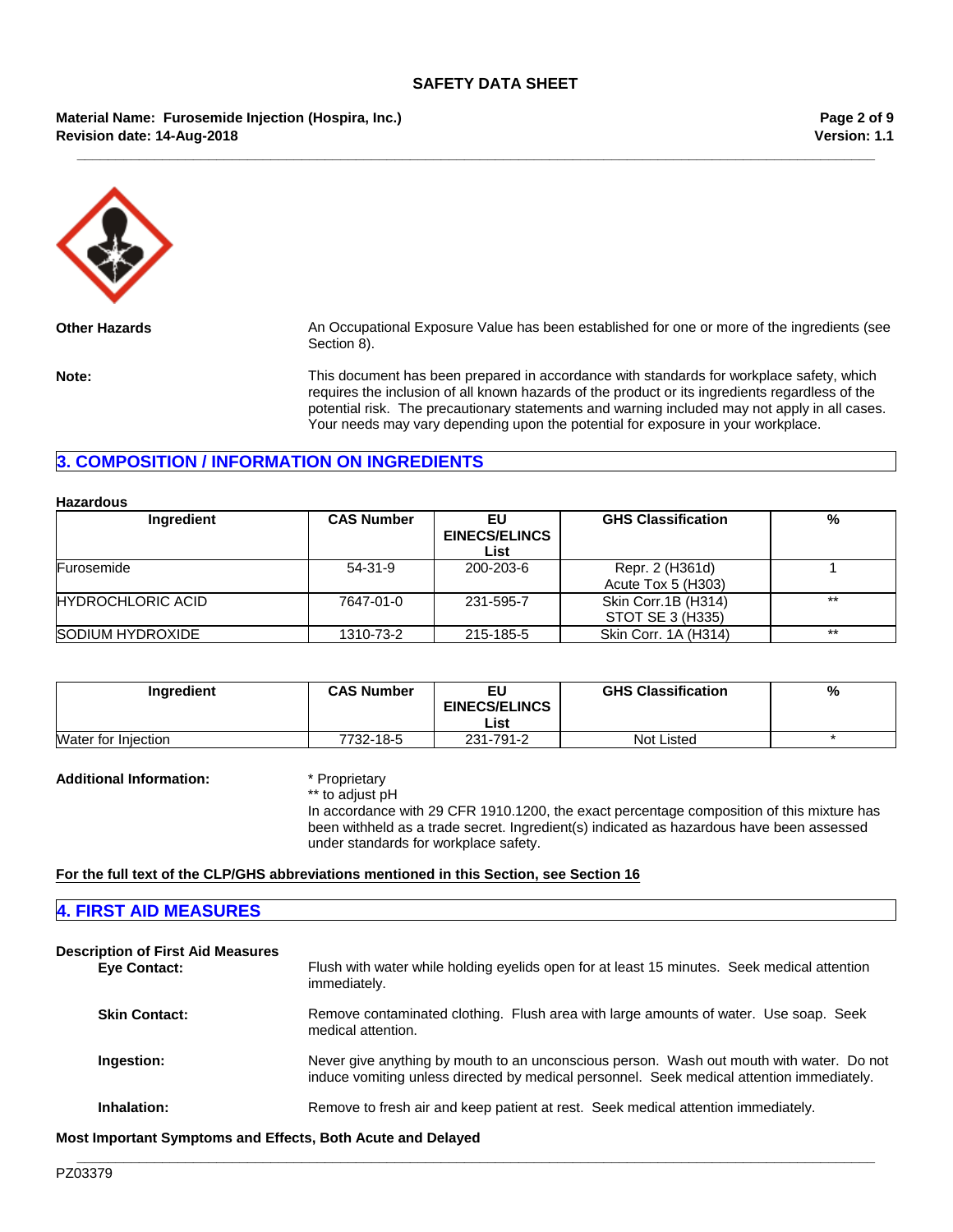## **Revision date: 14-Aug-2018 Material Name: Furosemide Injection (Hospira, Inc.)**

| <b>Symptoms and Effects of</b> | For information on potential signs and symptoms of exposure, See Section 2 - Hazards |
|--------------------------------|--------------------------------------------------------------------------------------|
| Exposure:                      | Identification and/or Section 11 - Toxicological Information.                        |
| <b>Medical Conditions</b>      | None known                                                                           |
| <b>Aggravated by Exposure:</b> |                                                                                      |

**\_\_\_\_\_\_\_\_\_\_\_\_\_\_\_\_\_\_\_\_\_\_\_\_\_\_\_\_\_\_\_\_\_\_\_\_\_\_\_\_\_\_\_\_\_\_\_\_\_\_\_\_\_\_\_\_\_\_\_\_\_\_\_\_\_\_\_\_\_\_\_\_\_\_\_\_\_\_\_\_\_\_\_\_\_\_\_\_\_\_\_\_\_\_\_\_\_\_\_\_\_\_\_**

#### **Indication of the Immediate Medical Attention and Special Treatment Needed Notes to Physician:** None

## **5. FIRE FIGHTING MEASURES**

**Extinguishing Media:** Extinguish fires with CO2, extinguishing powder, foam, or water.

## **Special Hazards Arising from the Substance or Mixture**

**Hazardous Combustion Products:** May include oxides of nitrogen and sulfur and products of chlorine

**Fire / Explosion Hazards:** Fine particles (such as dust and mists) may fuel fires/explosions.

## **Advice for Fire-Fighters**

During all firefighting activities, wear appropriate protective equipment, including self-contained breathing apparatus.

| <b>6. ACCIDENTAL RELEASE MEASURES</b> |
|---------------------------------------|
|---------------------------------------|

## **Personal Precautions, Protective Equipment and Emergency Procedures**

Personnel involved in clean-up should wear appropriate personal protective equipment (see Section 8). Minimize exposure.

#### **Environmental Precautions**

Place waste in an appropriately labeled, sealed container for disposal. Care should be taken to avoid environmental release.

### **Methods and Material for Containment and Cleaning Up**

| <b>Measures for Cleaning /</b><br><b>Collecting:</b> | Contain the source of spill if it is safe to do so. Collect spilled material by a method that<br>controls dust generation. A damp cloth or a filtered vacuum should be used to clean spills of<br>dry solids. Clean spill area thoroughly. |
|------------------------------------------------------|--------------------------------------------------------------------------------------------------------------------------------------------------------------------------------------------------------------------------------------------|
| <b>Additional Consideration for</b>                  | Non-essential personnel should be evacuated from affected area. Report emergency                                                                                                                                                           |
| Large Spills:                                        | situations immediately. Cleanup operations should only be undertaken by trained personnel.                                                                                                                                                 |

## **7. HANDLING AND STORAGE**

## **Precautions for Safe Handling**

Avoid breathing vapor or mist. Avoid contact with eyes, skin and clothing. When handling, use appropriate personal protective equipment (see Section 8). Wash hands and any exposed skin after removal of PPE. Releases to the environment should be avoided. Review and implement appropriate technical and procedural waste water and waste disposal measures to prevent occupational exposure or environmental releases. Potential points of process emissions of this material to the atmosphere should be controlled with dust collectors, HEPA filtration systems or other equivalent controls.

#### **Conditions for Safe Storage, Including any Incompatibilities**

| <b>Storage Conditions:</b> | Store as directed by product packaging. |
|----------------------------|-----------------------------------------|
| Specific end use(s):       | Pharmaceutical drug product             |

## **8. EXPOSURE CONTROLS / PERSONAL PROTECTION**

## **Control Parameters**

**Furosemide**

**Pfizer OEL TWA-8 Hr:** 40µg/m<sup>3</sup>

**\_\_\_\_\_\_\_\_\_\_\_\_\_\_\_\_\_\_\_\_\_\_\_\_\_\_\_\_\_\_\_\_\_\_\_\_\_\_\_\_\_\_\_\_\_\_\_\_\_\_\_\_\_\_\_\_\_\_\_\_\_\_\_\_\_\_\_\_\_\_\_\_\_\_\_\_\_\_\_\_\_\_\_\_\_\_\_\_\_\_\_\_\_\_\_\_\_\_\_\_\_\_\_**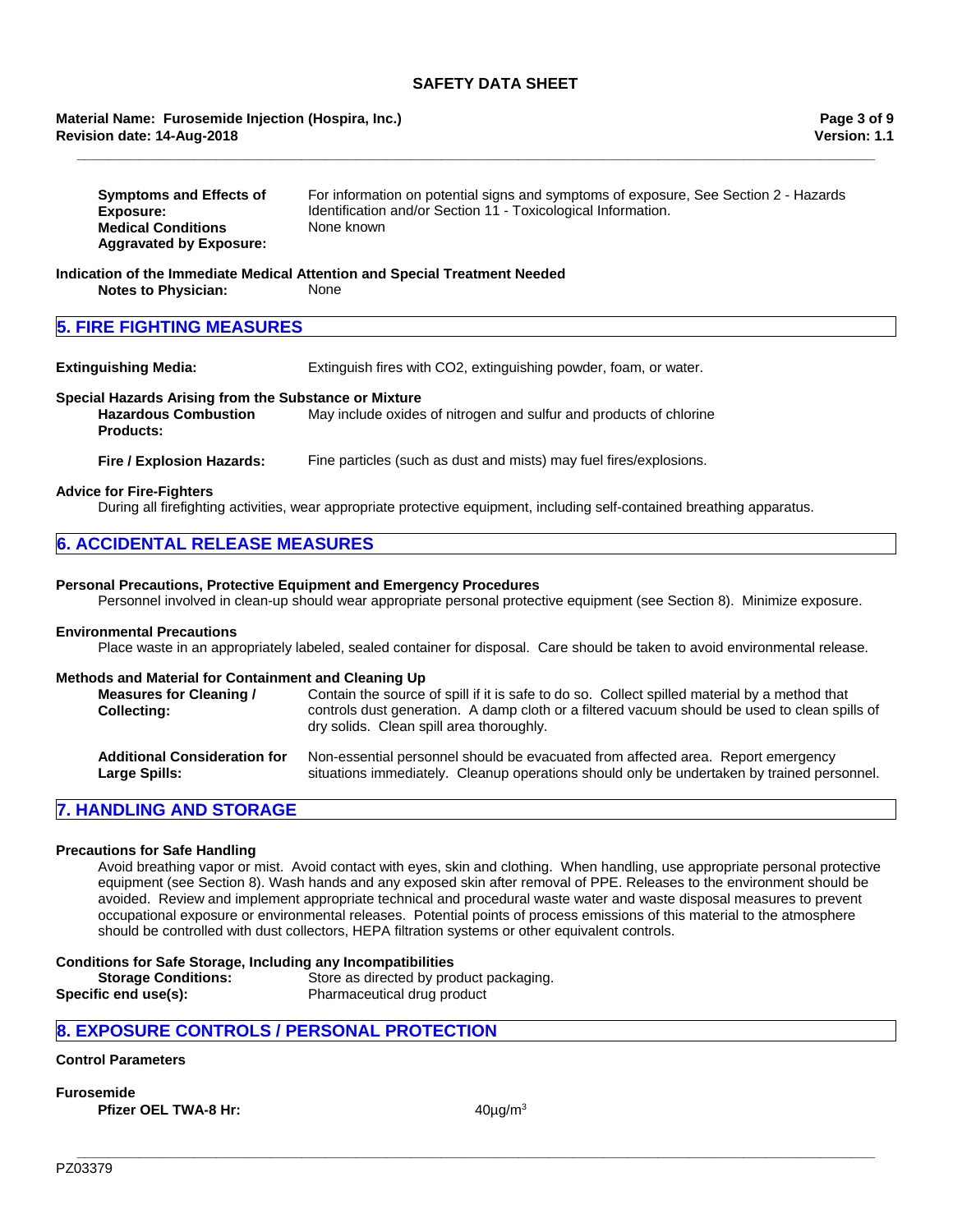**Revision date: 14-Aug-2018 Material Name: Furosemide Injection (Hospira, Inc.)** **Version: 1.1 Page 4 of 9**

## **8. EXPOSURE CONTROLS / PERSONAL PROTECTION**

| <b>HYDROCHLORIC ACID</b>              |                       |
|---------------------------------------|-----------------------|
| <b>ACGIH Ceiling Threshold Limit:</b> | 2 ppm                 |
| <b>Australia PEAK</b>                 | 5 ppm                 |
|                                       | 7.5 mg/m <sup>3</sup> |
| <b>Austria OEL - MAKs</b>             | 5 ppm                 |
|                                       | 8 mg/ $m3$            |
| <b>Belgium OEL - TWA</b>              | 5 ppm                 |
|                                       | 8 mg/m $3$            |
| <b>Bulgaria OEL - TWA</b>             | 5 ppm                 |
|                                       | 8.0 mg/m <sup>3</sup> |
| <b>Cyprus OEL - TWA</b>               | 5 ppm                 |
|                                       | 8 mg/m $3$            |
| <b>Czech Republic OEL - TWA</b>       | 8 mg/m $3$            |
| Estonia OEL - TWA                     | 5 ppm                 |
|                                       | 8 mg/ $m3$            |
| Germany - TRGS 900 - TWAs             | 2 ppm                 |
|                                       | $3 \text{ mg/m}^3$    |
| Germany (DFG) - MAK                   | 2 ppm                 |
|                                       | 3.0 mg/m <sup>3</sup> |
| Greece OEL - TWA                      | 5 ppm                 |
|                                       | 7 mg/m $3$            |
| <b>Hungary OEL - TWA</b>              | 8 mg/ $m3$            |
| <b>Ireland OEL - TWAs</b>             | 5 ppm                 |
|                                       | 8 mg/m $3$            |
| Italy OEL - TWA                       | 5 ppm                 |
|                                       | 8 mg/ $m3$            |
| Japan - OELs - Ceilings               | 2 ppm                 |
|                                       | 3.0 mg/m <sup>3</sup> |
| Latvia OEL - TWA                      | 5 ppm                 |
|                                       | 8 mg/ $m3$            |
| Lithuania OEL - TWA                   | 5 ppm                 |
|                                       | 8 mg/ $m3$            |
| <b>Luxembourg OEL - TWA</b>           | 5 ppm<br>8 mg/ $m3$   |
| <b>Malta OEL - TWA</b>                |                       |
|                                       | 5 ppm<br>8 mg/m $3$   |
| <b>Netherlands OEL - TWA</b>          | 8 mg/ $m3$            |
| <b>Poland OEL - TWA</b>               | 5 mg/ $m3$            |
| <b>Portugal OEL - TWA</b>             | 5 ppm                 |
|                                       | 8 mg/m $3$            |
| Romania OEL - TWA                     | 5 ppm                 |
|                                       | 8 mg/ $m3$            |
| Slovakia OEL - TWA                    | 5 ppm                 |
|                                       | 8.0 mg/m <sup>3</sup> |
| Slovenia OEL - TWA                    | 5 ppm                 |
|                                       | 8 mg/m $3$            |
| Spain OEL - TWA                       | 5 ppm                 |
|                                       | 7.6 mg/m <sup>3</sup> |
| <b>Switzerland OEL -TWAs</b>          | 2 ppm                 |
|                                       | 3.0 mg/m $3$          |
| <b>Vietnam OEL - TWAs</b>             | 5 mg/ $m3$            |
|                                       |                       |
| <b>SODIUM HYDROXIDE</b>               |                       |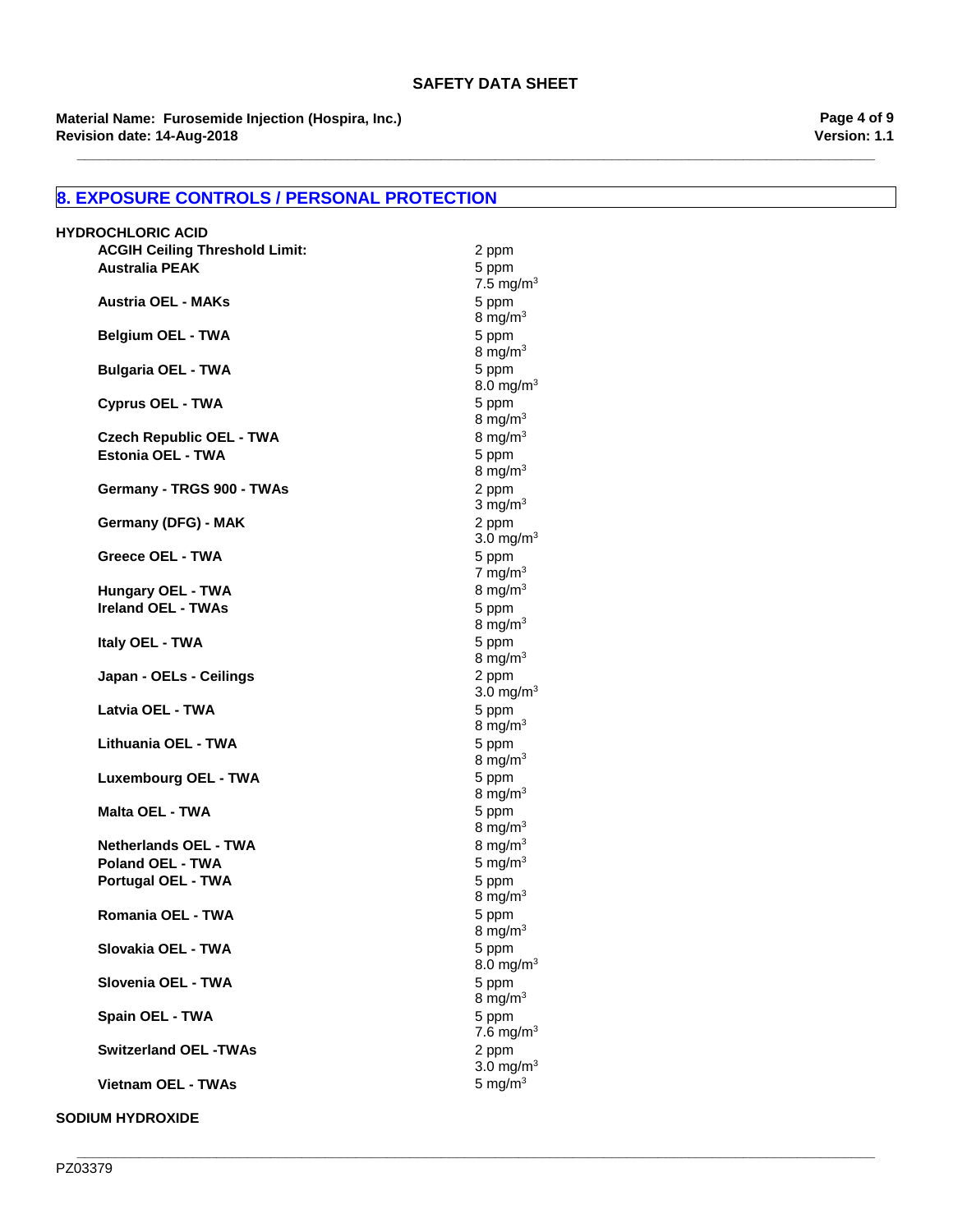**Revision date: 14-Aug-2018 Material Name: Furosemide Injection (Hospira, Inc.)** **Version: 1.1 Page 5 of 9**

| <b>8. EXPOSURE CONTROLS / PERSONAL PROTECTION</b> |                                                                                                                                                                                                                                                                                                                                                                                                                             |  |
|---------------------------------------------------|-----------------------------------------------------------------------------------------------------------------------------------------------------------------------------------------------------------------------------------------------------------------------------------------------------------------------------------------------------------------------------------------------------------------------------|--|
| <b>ACGIH Ceiling Threshold Limit:</b>             | 2 mg/m $3$                                                                                                                                                                                                                                                                                                                                                                                                                  |  |
| <b>Australia PEAK</b>                             | 2 mg/m $3$                                                                                                                                                                                                                                                                                                                                                                                                                  |  |
| <b>Austria OEL - MAKs</b>                         | 2 mg/m $3$                                                                                                                                                                                                                                                                                                                                                                                                                  |  |
| <b>Bulgaria OEL - TWA</b>                         | 2.0 mg/ $m3$                                                                                                                                                                                                                                                                                                                                                                                                                |  |
| <b>Czech Republic OEL - TWA</b>                   | 1 mg/m $3$                                                                                                                                                                                                                                                                                                                                                                                                                  |  |
| <b>Estonia OEL - TWA</b>                          | 1 mg/m $3$                                                                                                                                                                                                                                                                                                                                                                                                                  |  |
| France OEL - TWA                                  | 2 mg/m $3$                                                                                                                                                                                                                                                                                                                                                                                                                  |  |
| <b>Greece OEL - TWA</b>                           | 2 mg/m $3$                                                                                                                                                                                                                                                                                                                                                                                                                  |  |
| <b>Hungary OEL - TWA</b>                          | 2 mg/m $3$                                                                                                                                                                                                                                                                                                                                                                                                                  |  |
| Japan - OELs - Ceilings                           | 2 mg/m $3$                                                                                                                                                                                                                                                                                                                                                                                                                  |  |
| Latvia OEL - TWA                                  | $0.5 \text{ mg/m}^3$                                                                                                                                                                                                                                                                                                                                                                                                        |  |
| <b>OSHA - Final PELS - TWAs:</b>                  | 2 mg/m $3$                                                                                                                                                                                                                                                                                                                                                                                                                  |  |
| <b>Poland OEL - TWA</b>                           | $0.5 \text{ mg/m}^3$                                                                                                                                                                                                                                                                                                                                                                                                        |  |
| Slovakia OEL - TWA                                | 2 mg/m $3$                                                                                                                                                                                                                                                                                                                                                                                                                  |  |
| Slovenia OEL - TWA                                | 2 mg/m $3$                                                                                                                                                                                                                                                                                                                                                                                                                  |  |
| <b>Sweden OEL - TWAs</b>                          | 1 mg/m $3$                                                                                                                                                                                                                                                                                                                                                                                                                  |  |
| <b>Switzerland OEL -TWAs</b>                      | 2 mg/m $3$                                                                                                                                                                                                                                                                                                                                                                                                                  |  |
| <b>Exposure Controls</b>                          |                                                                                                                                                                                                                                                                                                                                                                                                                             |  |
| <b>Engineering Controls:</b>                      | Engineering controls should be used as the primary means to control exposures. General<br>room ventilation is adequate unless the process generates dust, mist or fumes. Keep airborne<br>contamination levels below the exposure limits listed above in this section.                                                                                                                                                      |  |
| <b>Personal Protective</b><br><b>Equipment:</b>   | Refer to applicable national standards and regulations in the selection and use of personal<br>protective equipment (PPE). Contact your safety and health professional or safety equipment<br>supplier for assistance in selecting the correct protective clothing/equipment based on an<br>assessment of the workplace conditions, other chemicals used or present in the workplace and<br>specific operational processes. |  |
| Hands:                                            | Impervious gloves (e.g. Nitrile, etc.) are recommended if skin contact with drug product is<br>possible and for bulk processing operations. (Protective gloves must meet the standards in<br>accordance with EN374, ASTM F1001 or international equivalent.)                                                                                                                                                                |  |
| Eyes:                                             | Wear safety glasses or goggles if eye contact is possible. (Eye protection must meet the<br>standards in accordance with EN166, ANSI Z87.1 or international equivalent.)                                                                                                                                                                                                                                                    |  |
| Skin:                                             | Impervious protective clothing is recommended if skin contact with drug product is possible and<br>for bulk processing operations. (Protective clothing must meet the standards in accordance<br>with EN13982, ANSI 103 or international equivalent.)                                                                                                                                                                       |  |
| <b>Respiratory protection:</b>                    | Under normal conditions of use, if the applicable Occupational Exposure Limit (OEL) is<br>exceeded, wear an appropriate respirator with a protection factor sufficient to control exposures<br>to below the OEL (e.g. particulate respirator with a half mask, P3 filter). (Respirators must<br>meet the standards in accordance with EN140, EN143, ASTM F2704-10 or international<br>equivalent.)                          |  |

**\_\_\_\_\_\_\_\_\_\_\_\_\_\_\_\_\_\_\_\_\_\_\_\_\_\_\_\_\_\_\_\_\_\_\_\_\_\_\_\_\_\_\_\_\_\_\_\_\_\_\_\_\_\_\_\_\_\_\_\_\_\_\_\_\_\_\_\_\_\_\_\_\_\_\_\_\_\_\_\_\_\_\_\_\_\_\_\_\_\_\_\_\_\_\_\_\_\_\_\_\_\_\_**

## **9. PHYSICAL AND CHEMICAL PROPERTIES**

| <b>Physical State:</b>       | Solution           |
|------------------------------|--------------------|
| Odor:                        | No data available. |
| Molecular Formula:           | Mixture            |
| <b>Solvent Solubility:</b>   | No data available  |
| <b>Water Solubility:</b>     | No data available  |
| pH:                          | $9.0(8.0-9.3)$     |
| Melting/Freezing Point (°C): | No data available  |
| <b>Boiling Point (°C):</b>   | No data available. |

**Color:** No data available.<br>**Physical State:** No data available. **Odor Threshold: Molecular Formula:** Mixture **Molecular Weight:** Mixture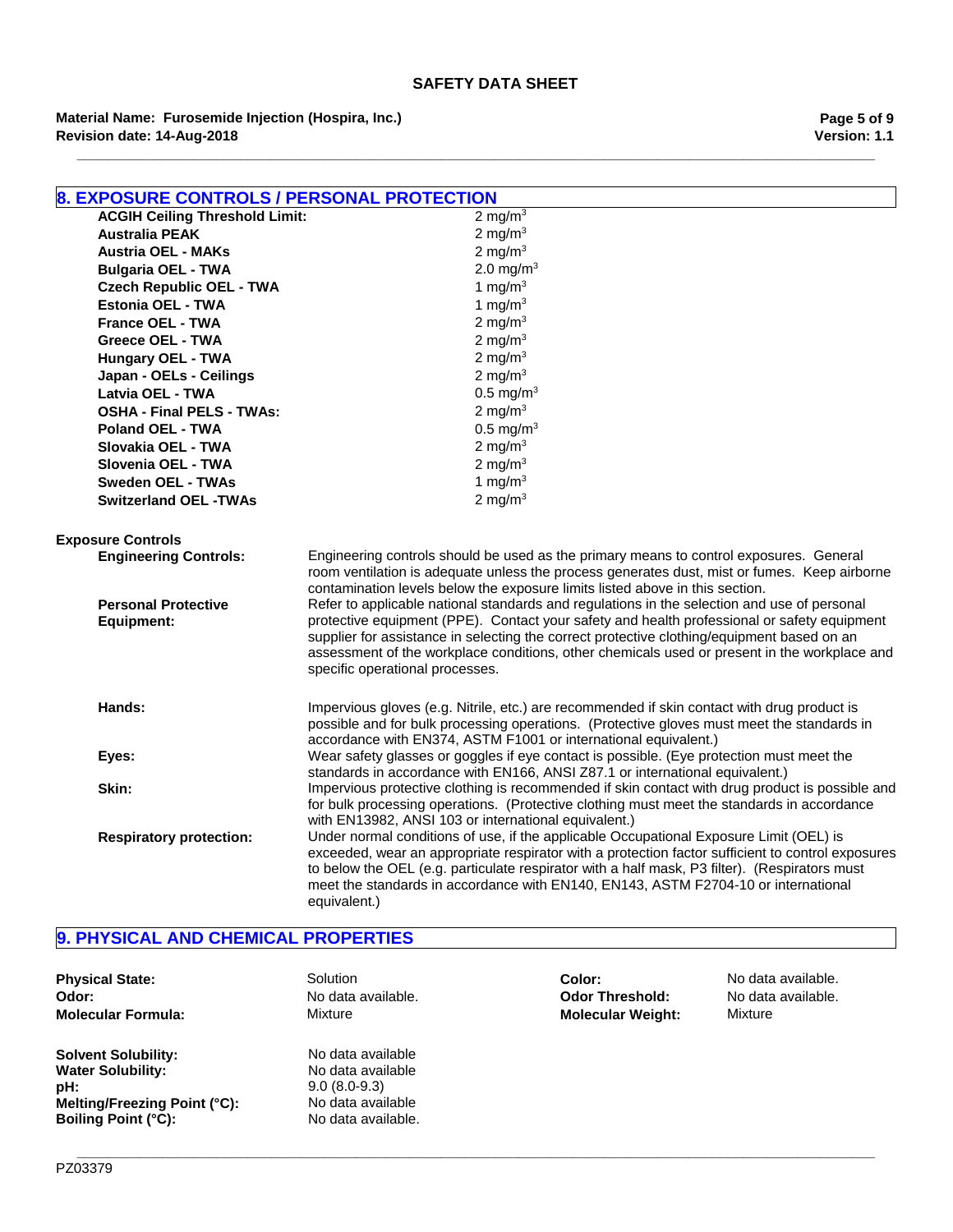**Revision date: 14-Aug-2018 Material Name: Furosemide Injection (Hospira, Inc.)**

**Page 6 of 9 Version: 1.1**

## **9. PHYSICAL AND CHEMICAL PROPERTIES**

**Partition Coefficient: (Method, pH, Endpoint, Value) Decomposition Temperature (°C):** No data available. No data available **HYDROCHLORIC ACID Furosemide** No data available **Water for Injection** No data available No data available **SODIUM HYDROXIDE**

| <b>Evaporation Rate (Gram/s):</b> | No data available |
|-----------------------------------|-------------------|
| Vapor Pressure (kPa):             | No data available |
| Vapor Density (g/ml):             | No data available |
| <b>Relative Density:</b>          | No data available |
| Viscositv:                        | No data available |

**Flammablity:**

Autoignition Temperature (Solid) (°C): No data available **Flammability (Solids):** No data available **Flash Point (Liquid) (°C):**<br> **Upper Explosive Limits (Liquid) (% by Vol.):** No data available **Upper Explosive Limits (Liquid) (% by Vol.):** No data available<br>Lower Explosive Limits (Liquid) (% by Vol.): No data available **Lower Explosive Limits (Liquid) (% by Vol.):** No data available Polymerization:

## **10. STABILITY AND REACTIVITY**

**Reactivity:** No data available **Chemical Stability:** Stable at normal conditions **Possibility of Hazardous Reactions Oxidizing Properties:** No data available<br> **Conditions to Avoid:** Fine particles (sud Fine particles (such as dust and mists) may fuel fires/explosions. **Incompatible Materials:** As a precautionary measure, keep away from strong oxidizers **Hazardous Decomposition Products:** No data available

## **11. TOXICOLOGICAL INFORMATION**

**Information on Toxicological Effects Short Term:** Ingestion may cause lowering of blood pressure. Accidental or incidental ingestion of large amounts may cause nausea, abdominal discomfort, headache or dizziness. Individuals sensitive to this chemical or other materials in its chemical class may develop allergic reactions.

## **Acute Toxicity: (Species, Route, End Point, Dose)**

## **Furosemide**

RatOralLD 502600mg/kg MouseSub-tenon injection (eye)Minimum Symptomatic Dose400mg/kg

## **HYDROCHLORIC ACID**

RatOralLD 50238-277mg/kg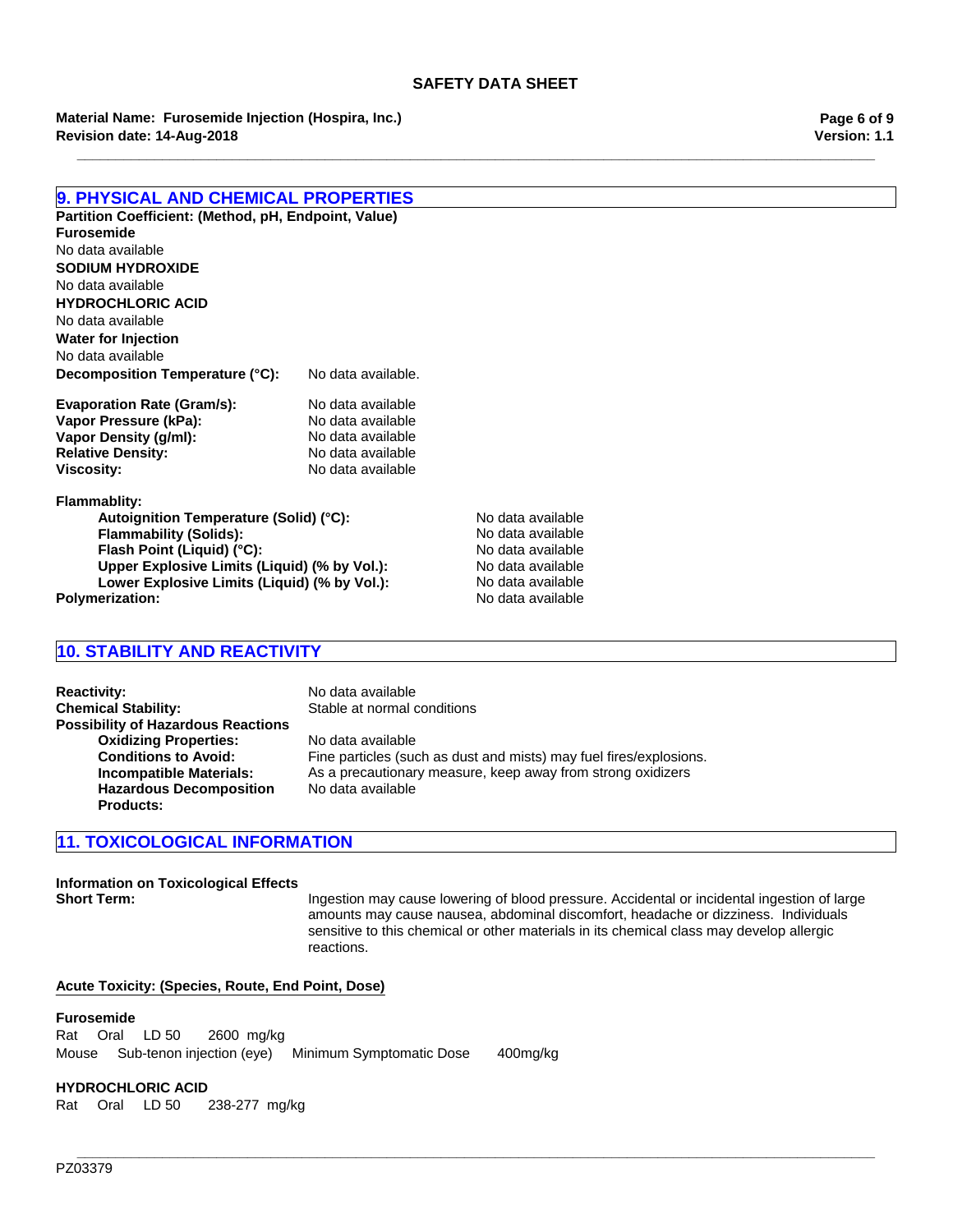**Revision date: 14-Aug-2018 Material Name: Furosemide Injection (Hospira, Inc.)**

## **11. TOXICOLOGICAL INFORMATION**

#### **Repeated Dose Toxicity: (Duration, Species, Route, Dose, End Point, Target Organ)**

## **Furosemide**

| 13 Week(s) | Rat | Oral       | 300 mg/kg LOAEL |              |
|------------|-----|------------|-----------------|--------------|
| 13 Week(s) |     | Mouse Oral | 600 mg/kg       | LOAEL        |
| 6 Month(s) | Doa | Oral       | 10 mg/kg/day    | LOAEL        |
| 2 Year(s)  | Rat | Oral       | 30 mg/kg/day    | <b>LOAEL</b> |

## **Reproduction & Developmental Toxicity: (Study Type, Species, Route, Dose, End Point, Effect(s))**

#### **Furosemide**

Embryo / Fetal DevelopmentRatOral12.5mg/kg/dayLOAELTeratogenic Embryo / Fetal DevelopmentMouseOral1250mg/kg/dayLOAELFetotoxicity, Teratogenic Reproductive & FertilityRatOral2.9mg/kg/dayLOAELFertility Embryo / Fetal DevelopmentRabbitOral25mg/kgLOAELMaternal Toxicity, Fetotoxicity

## **Genetic Toxicity: (Study Type, Cell Type/Organism, Result)**

#### **Furosemide**

Bacterial Mutagenicity (Ames)Negative *In Vitro* MicronucleusHuman LymphocytesPositive Mammalian Cell MutagenicityMouse LymphomaPositive

#### **HYDROCHLORIC ACID**

Bacterial Mutagenicity (Ames)*Salmonella* Negative *In Vivo* MicronucleusRatNegative

## **Carcinogenicity: (Duration, Species, Route, Dose, End Point, Effect(s))**

#### **Furosemide**

104 Month(s)Female MouseOral17.5LOELTumors 2 Year(s)Female RatOral, in feed700ppmNOELNot carcinogenic 104 Month(s)Male MouseOral, in feed1400ppmNOELNot carcinogenic 2 Year(s)Male RatOral15mg/kg/dayLOELTumors

| <b>Carcinogen Status:</b>                | None of the components of this formulation are listed as a carcinogen by IARC, NTP or OSHA. |
|------------------------------------------|---------------------------------------------------------------------------------------------|
| <b>Furosemide</b><br><b>IARC:</b>        | Group 3 (Not Classifiable)                                                                  |
| <b>HYDROCHLORIC ACID</b><br><b>IARC:</b> | Group 3 (Not Classifiable)                                                                  |

## **12. ECOLOGICAL INFORMATION**

| <b>Environmental Overview:</b> | Environmental properties have not been thoroughly investigated. Releases to the environment<br>should be avoided. |
|--------------------------------|-------------------------------------------------------------------------------------------------------------------|
| Toxicity:                      | No data available                                                                                                 |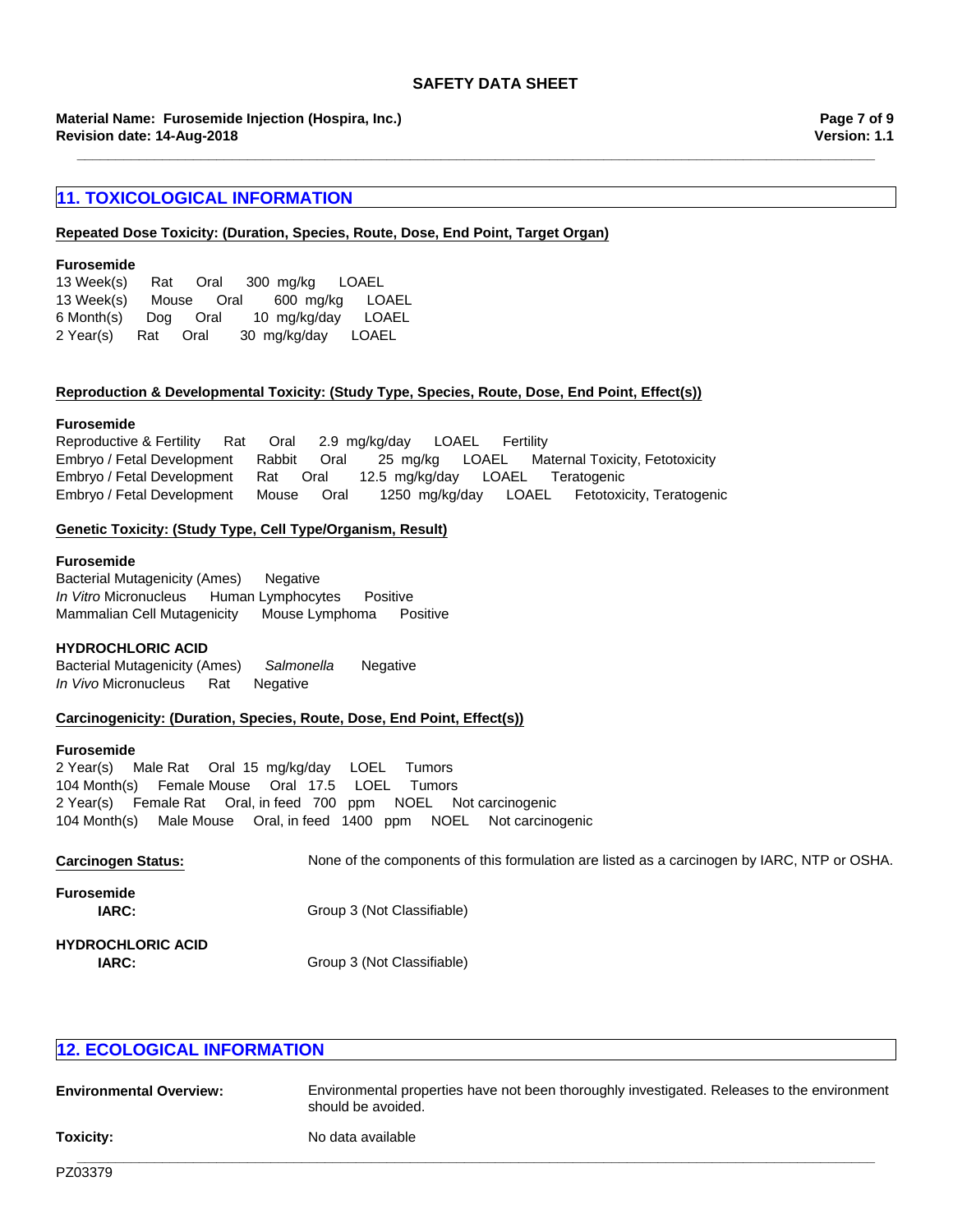**\_\_\_\_\_\_\_\_\_\_\_\_\_\_\_\_\_\_\_\_\_\_\_\_\_\_\_\_\_\_\_\_\_\_\_\_\_\_\_\_\_\_\_\_\_\_\_\_\_\_\_\_\_\_\_\_\_\_\_\_\_\_\_\_\_\_\_\_\_\_\_\_\_\_\_\_\_\_\_\_\_\_\_\_\_\_\_\_\_\_\_\_\_\_\_\_\_\_\_\_\_\_\_**

## **Revision date: 14-Aug-2018 Material Name: Furosemide Injection (Hospira, Inc.)**

| Persistence and Degradability:     | No data available |
|------------------------------------|-------------------|
| <b>Bio-accumulative Potential:</b> | No data available |
| Mobility in Soil:                  | No data available |

## **13. DISPOSAL CONSIDERATIONS**

**Waste Treatment Methods:** Dispose of waste in accordance with all applicable laws and regulations. Member State specific and Community specific provisions must be considered. Considering the relevant known environmental and human health hazards of the material, review and implement appropriate technical and procedural waste water and waste disposal measures to prevent occupational exposure and environmental release. It is recommended that waste minimization be practiced. The best available technology should be utilized to prevent environmental releases. This may include destructive techniques for waste and wastewater.

## **14. TRANSPORT INFORMATION**

**The following refers to all modes of transportation unless specified below.**

This material is not regulated for transportation / carriage.

## **15. REGULATORY INFORMATION**

**Safety, Health and Environmental Regulations/Legislation Specific for the Substance or Mixture**

**\_\_\_\_\_\_\_\_\_\_\_\_\_\_\_\_\_\_\_\_\_\_\_\_\_\_\_\_\_\_\_\_\_\_\_\_\_\_\_\_\_\_\_\_\_\_\_\_\_\_\_\_\_\_\_\_\_\_\_\_\_\_\_\_\_\_\_\_\_\_\_\_\_\_\_\_\_\_\_\_\_\_\_\_\_\_\_\_\_\_\_\_\_\_\_\_\_\_\_\_\_\_\_**

| <b>Furosemide</b>                                                    |            |
|----------------------------------------------------------------------|------------|
| <b>CERCLA/SARA 313 Emission reporting</b>                            | Not Listed |
| <b>California Proposition 65</b>                                     | Not Listed |
| <b>Australia (AICS):</b>                                             | Present    |
| <b>Standard for the Uniform Scheduling</b><br>for Drugs and Poisons: | Schedule 4 |
| <b>EU EINECS/ELINCS List</b>                                         | 200-203-6  |
| <b>HYDROCHLORIC ACID</b>                                             |            |
| <b>CERCLA/SARA 313 Emission reporting</b>                            | 1.0 $%$    |
| <b>CERCLA/SARA Hazardous Substances</b>                              | 5000 lb    |
| and their Reportable Quantities:                                     | 2270 kg    |
| <b>CERCLA/SARA - Section 302 Extremely Hazardous</b><br>TPQs         | 500 lb     |